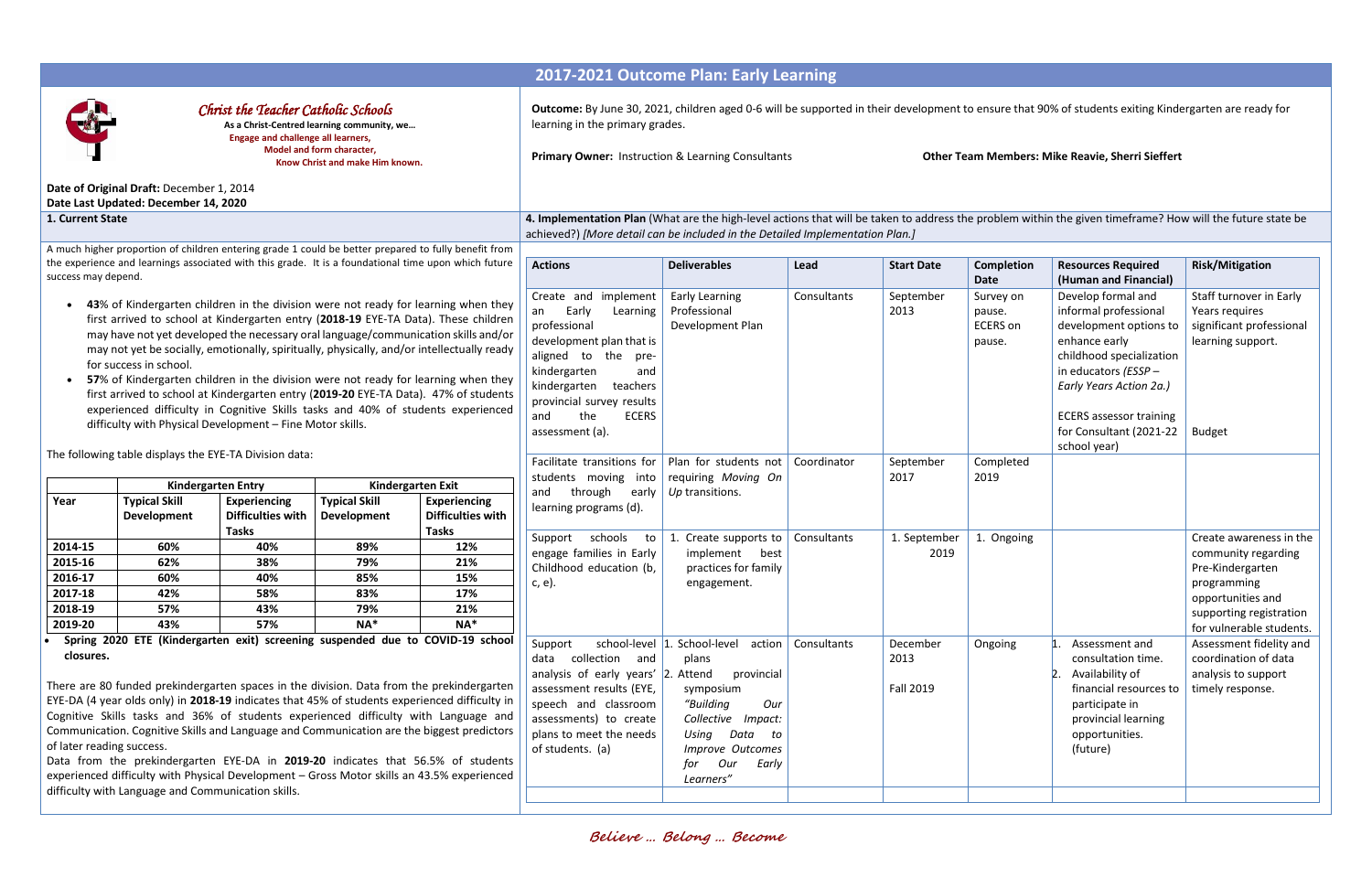**Example 15. Metana informed by the lens of Student First? How will** nd stakeholders, etc., be engaged in this work?)

approve plan and provide resources to support plan

ten teachers – use effective practices in creating, instructing and / learning environment

ors – instructional leaders and advocates for families and the learning

- partner with the school to support early learning

s – support transition work

| 2. Root Cause of Current State<br>As highlighted in the data in the Current State, a large proportion of children are coming to<br>school significantly behind expected development. There are many potential reasons for this<br>including:<br>a. Early learning effective practices inconsistently implemented<br>b. Families need support in engaging with their children to support their learning<br>c. Lack of access to high-quality pre-kindergarten<br>d. Inconsistent transition planning between our local health district and schools<br>e. Lack of societal understanding of the importance of the early years<br>3. Future State (How will the situation will be different because of the actions taken to<br>improve it?) [List targets that address the problem(s) in the problem statement.] | 5. Metrics (How will you know a change has been an improvement?)                                                                                                                                                                                                                                                                                                                                                                                                                                                                                                                                                                                                                                                                                                                                                                                                                                                                                                                                                                                                                                                                                                           | 6. Engagement (How<br>children, parents, an                                                                                                                               |
|---------------------------------------------------------------------------------------------------------------------------------------------------------------------------------------------------------------------------------------------------------------------------------------------------------------------------------------------------------------------------------------------------------------------------------------------------------------------------------------------------------------------------------------------------------------------------------------------------------------------------------------------------------------------------------------------------------------------------------------------------------------------------------------------------------------|----------------------------------------------------------------------------------------------------------------------------------------------------------------------------------------------------------------------------------------------------------------------------------------------------------------------------------------------------------------------------------------------------------------------------------------------------------------------------------------------------------------------------------------------------------------------------------------------------------------------------------------------------------------------------------------------------------------------------------------------------------------------------------------------------------------------------------------------------------------------------------------------------------------------------------------------------------------------------------------------------------------------------------------------------------------------------------------------------------------------------------------------------------------------------|---------------------------------------------------------------------------------------------------------------------------------------------------------------------------|
| By June 30, 2021, children aged 0-6 will be supported in their development to ensure that<br>90% of students exiting Kindergarten are ready for learning in the primary grades.<br>Those leading early childhood educational environments will be appropriately trained.<br>Children and families have access to and are engaged in pre-kindergarten programs.<br>If the division was able to achieve the stated outcome, research would support the expectation<br>that in the long-term graduation rates would rise and health outcomes would improve among<br>many other significant benefits.                                                                                                                                                                                                             | Formal and informal professional development options to enhance early<br>childhood specialization offered.<br>Early years assessments will occur according to the following schedule:<br>EYE-DA (Pre-kindergarten): Collection completed by the first term<br>reporting period (mid-November); with possible extension until<br>December 11, 2020.<br>EYE-TA (Kindergarten: First collection completed by the first term<br>reporting period (mid-November) with possible extension until<br>December 11, 2020. Second collection (students identified on the<br>first assessment as needing support) completed by the end of May.<br>Speech and Language screening assessments (in Kindergarten).<br>$\bullet$<br>Students identified on the screen as needing support will be re-<br>screened in January or have a full assessment conducted by the<br>Speech and Language Pathologist.<br>Classroom collection of phonological awareness data (in<br>$\bullet$<br>Kindergarten) will occur throughout the year. Results will be<br>analyzed at the school-level.<br>School-level analysis and creation of action plans will occur according to<br>the division pathway. | Board of Education -<br>Pre-K and Kindergart<br>assessing in an early<br>School Administrato<br>importance of early I<br>Parents/Caregivers-<br><b>Community Agencies</b> |